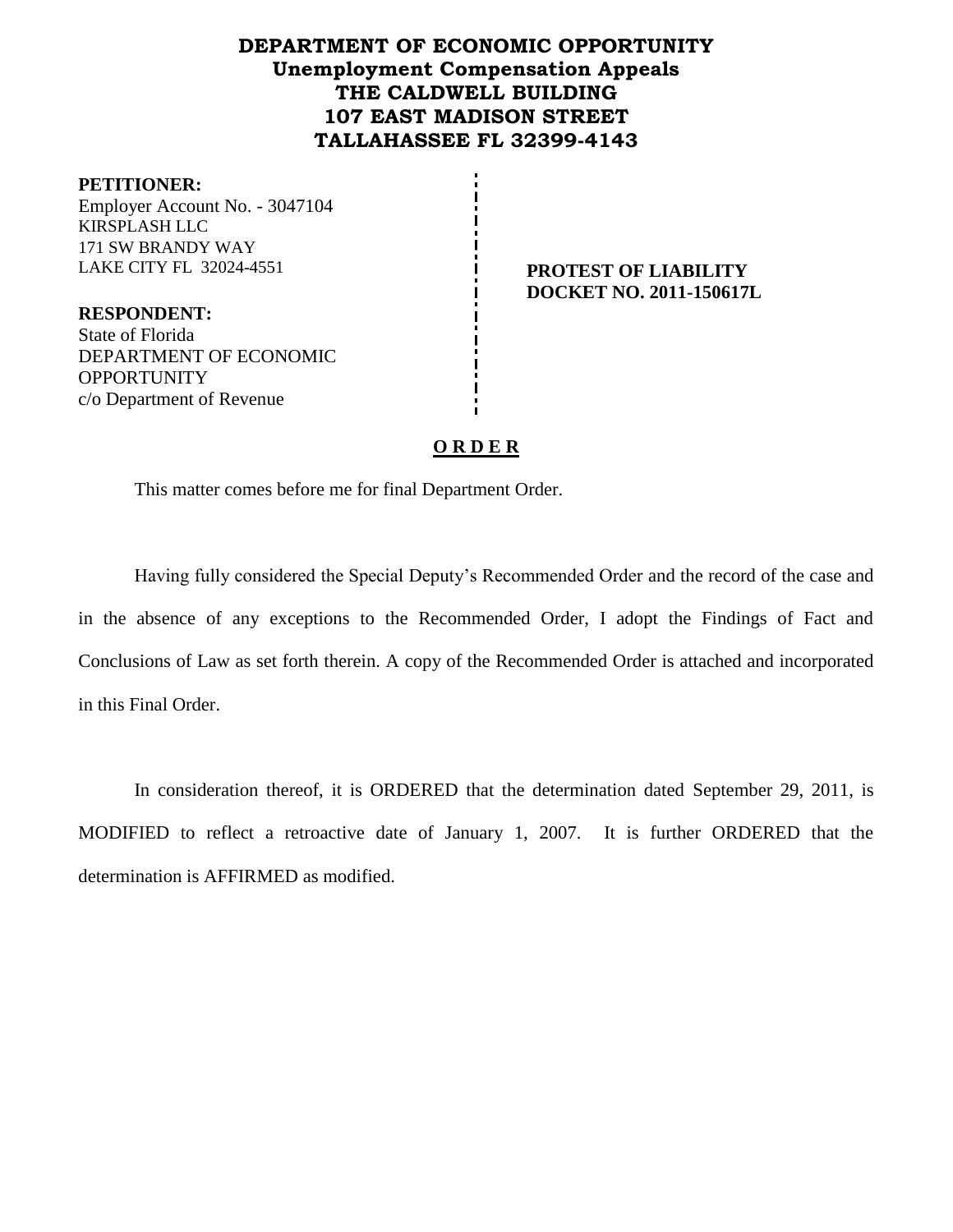#### **JUDICIAL REVIEW**

Any request for judicial review must be initiated within 30 days of the date the Order was filed. Judicial review is commenced by filing one copy of a *Notice of Appeal* with the DEPARTMENT OF ECONOMIC OPPORTUNITY at the address shown at the top of this Order and a second copy, with filing fees prescribed by law, with the appropriate District Court of Appeal. It is the responsibility of the party appealing to the Court to prepare a transcript of the record. If no court reporter was at the hearing, the transcript must be prepared from a copy of the Special Deputy's hearing recording, which may be requested from the Office of Appeals.

Cualquier solicitud para revisión judicial debe ser iniciada dentro de los 30 días a partir de la fecha en que la Orden fue registrada. La revisión judicial se comienza al registrar una copia de un *Aviso de Apelación* con la Agencia para la Innovación de la Fuerza Laboral [*DEPARTMENT OF ECONOMIC OPPORTUNITY]* en la dirección que aparece en la parte superior de este *Orden* y una segunda copia, con los honorarios de registro prescritos por la ley, con el Tribunal Distrital de Apelaciones pertinente. Es la responsabilidad de la parte apelando al tribunal la de preparar una transcripción del registro. Si en la audiencia no se encontraba ningún estenógrafo registrado en los tribunales, la transcripción debe ser preparada de una copia de la grabación de la audiencia del Delegado Especial [*Special Deputy*], la cual puede ser solicitada de la Oficina de Apelaciones.

Nenpòt demann pou yon revizyon jiridik fèt pou l kòmanse lan yon peryòd 30 jou apati de dat ke Lòd la te depoze a. Revizyon jiridik la kòmanse avèk depo yon kopi yon *Avi Dapèl* ki voye bay DEPARTMENT OF ECONOMIC OPPORTUNITY lan nan adrès ki parèt pi wo a, lan tèt *Lòd* sa a e yon dezyèm kopi, avèk frè depo ki preskri pa lalwa, bay Kou Dapèl Distrik apwopriye a. Se responsabilite pati k ap prezante apèl la bay Tribinal la pou l prepare yon kopi dosye a. Si pa te gen yon stenograf lan seyans lan, kopi a fèt pou l prepare apati de kopi anrejistreman seyans lan ke Adjwen Spesyal la te fè a, e ke w ka mande Biwo Dapèl la voye pou ou.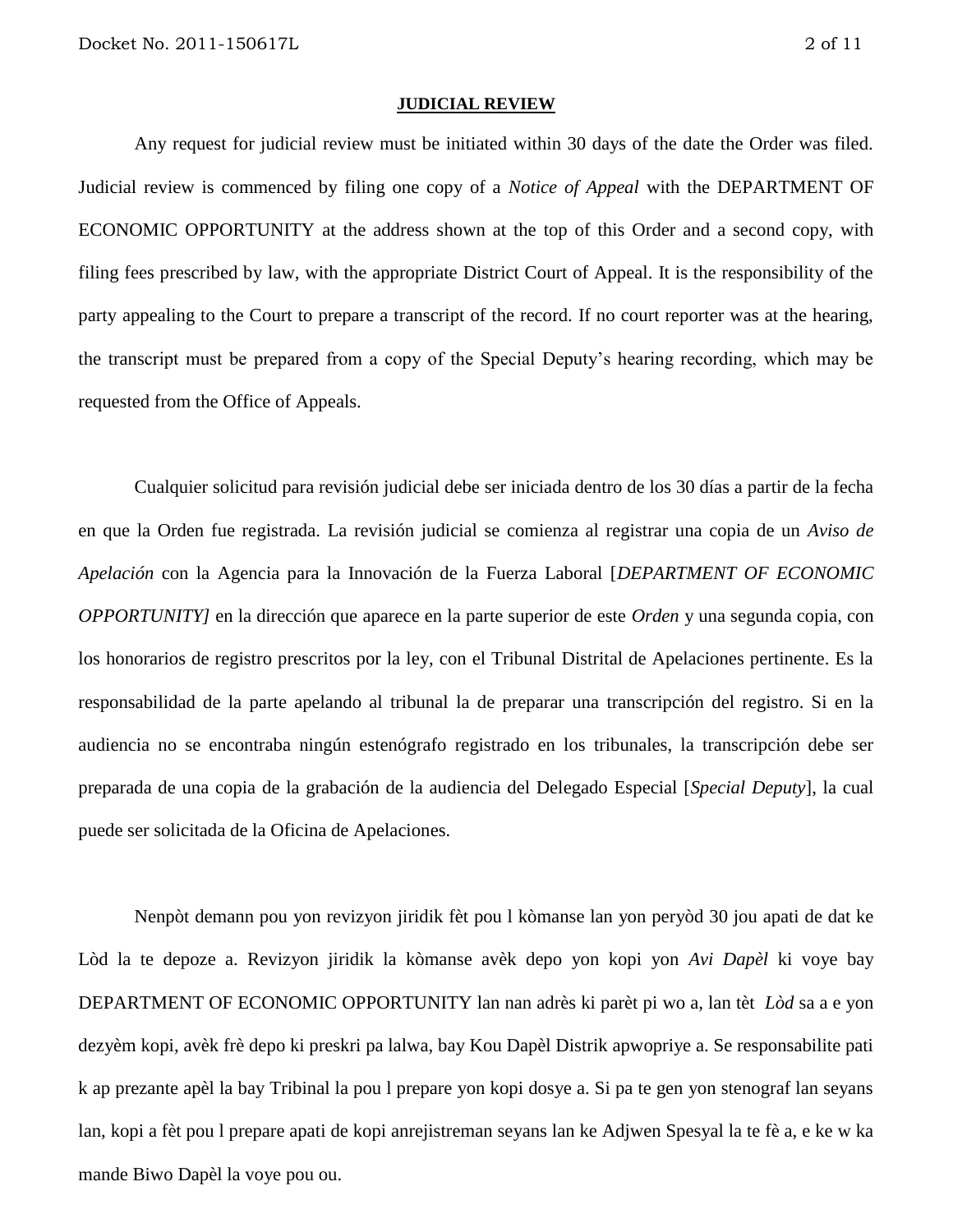DONE and ORDERED at Tallahassee, Florida, this day of May, 2012.



Altemese Smith, Assistant Director, Unemployment Compensation Services DEPARTMENT OF ECONOMIC OPPORTUNITY

FILED ON THIS DATE PURSUANT TO § 120.52, FLORIDA STATUTES, WITH THE DESIGNATED DEPARTMENT CLERK, RECEIPT OF WHICH IS HEREBY ACKNOWLEDGED.

Shenesse Bainer \_\_\_\_\_\_\_\_\_\_\_\_\_\_\_\_\_\_\_\_\_\_\_\_\_\_\_\_ \_\_\_\_\_\_\_\_\_\_\_\_

DEPUTY CLERK DATE

## **CERTIFICATE OF SERVICE**

**I HEREBY CERTIFY that true and correct copies of the foregoing Final Order have been furnished to the persons listed below in the manner described, on the \_\_\_\_\_\_\_ day of May, 2012**.

Shaner Barnes

SHANEDRA Y. BARNES, Special Deputy Clerk DEPARTMENT OF ECONOMIC OPPORTUNITY Unemployment Compensation Appeals 107 EAST MADISON STREET TALLAHASSEE FL 32399-4143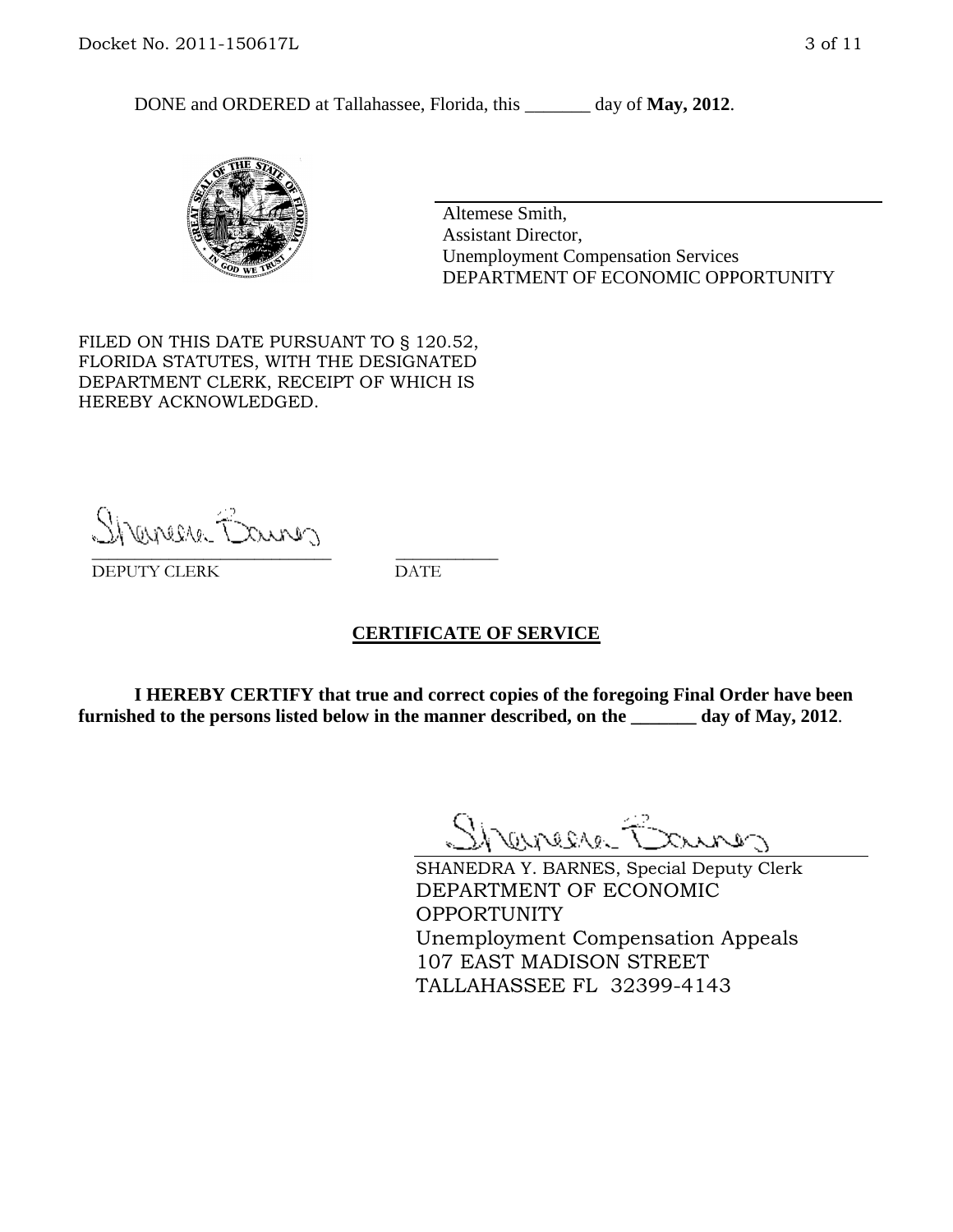Docket No. 2011-150617L 4 of 11

By U.S. Mail:

KIRSPLASH LLC 171 SW BRANDY WAY LAKE CITY FL 32024-4551

LOUIS A BEAMES 472 SE LITTLE JOHN PLACE HIGH SPRINGS FL 32643 DIANA JOHNSON ESQ

18 NORTHWEST 33RD COURT GAINESVILLE FL 32607

DEPARTMENT OF REVENUE ATTN: VANDA RAGANS - CCOC #1 4624 5050 WEST TENNESSEE STREET TALLAHASSEE FL 32399

DOR BLOCKED CLAIMS UNIT ATTENTION MYRA TAYLOR P O BOX 6417 TALLAHASSEE FL 32314-6417

State of Florida DEPARTMENT OF ECONOMIC OPPORTUNITY c/o Department of Revenue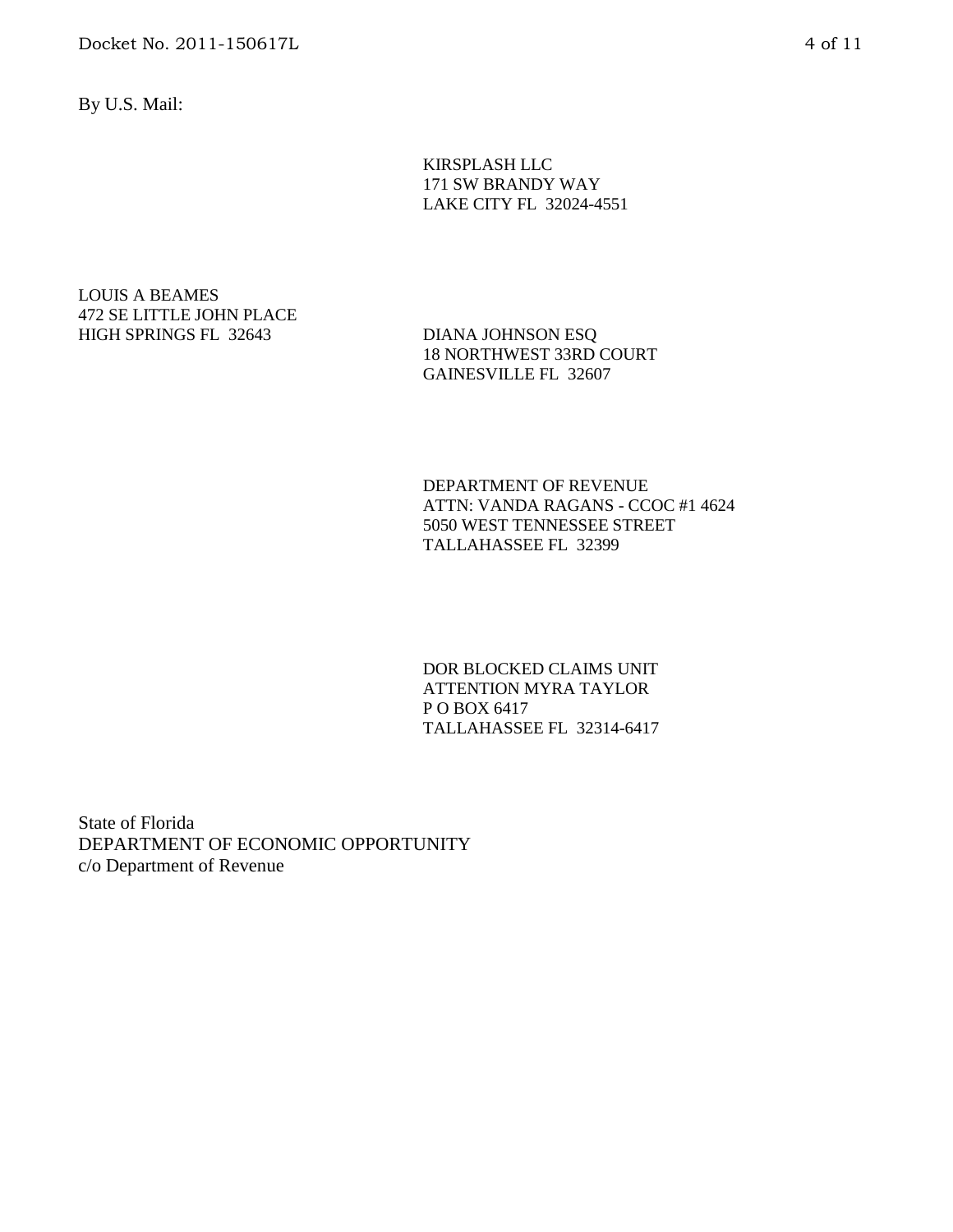## **DEPARTMENT OF ECONOMIC OPPORTUNITY Unemployment Compensation Appeals**

MSC 344 CALDWELL BUILDING 107 EAST MADISON STREET TALLAHASSEE FL 32399-4143

#### **PETITIONER:**

Employer Account No. - 3047104 KIRSPLASH LLC 171 SW BRANDY WAY LAKE CITY FL 32024-4551

## **PROTEST OF LIABILITY DOCKET NO. 2011-150617L**

**RESPONDENT:** State of Florida DEPARTMENT OF ECONOMIC **OPPORTUNITY** c/o Department of Revenue

# **RECOMMENDED ORDER OF SPECIAL DEPUTY**

TO: Assistant Director, Interim Executive Director, Unemployment Compensation Services DEPARTMENT OF ECONOMIC OPPORTUNITY

This matter comes before the undersigned Special Deputy pursuant to the Petitioner's protest of the Respondent's determination dated September 29, 2011.

After due notice to the parties, a telephone hearing was held on January 19, 2012. The Petitioner was represented by its attorney. The Petitioner's single member manager, a former pool technician, and the mother of the former pool technician testified as witnesses for the Petitioner. The Joined Party appeared and testified. A former pool technician testified as a witness for the Joined Party. The Respondent, represented by a Tax Specialist II, appeared and testified.

The record of the case, including the recording of the hearing and any exhibits submitted in evidence, is herewith transmitted. Proposed Findings of Fact and/or Conclusions of Law were received from the Petitioner and Joined Party.

#### **Issues**:

Whether services performed for the Petitioner by the Joined Party and other individuals as pool technicians constitute insured employment pursuant to Sections 443.036(19); 443.036(21); 443.1216, Florida Statutes, and if so, the effective date of the liability.

Whether the Petitioner meets liability requirements for Florida unemployment compensation contributions, and if so, the effective date of liability, pursuant to Sections 443.036(19); 443.036(21), Florida Statutes.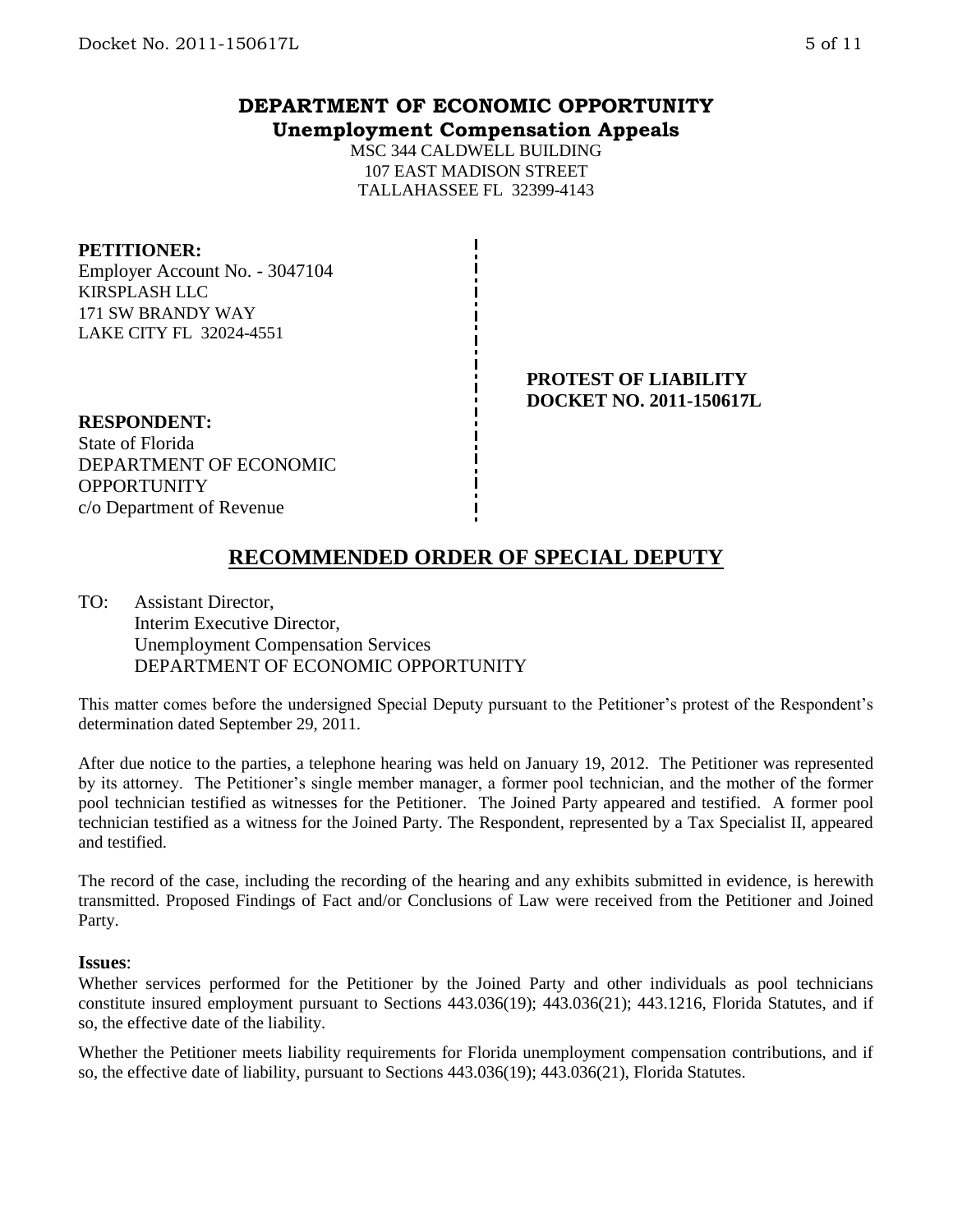## **Findings of Fact:**

- 1. The Petitioner is a single member Florida limited liability company, organized in 2006, for the purpose of operating a pool construction, repair, and cleaning business. The Petitioner files with the Internal Revenue Service as a sole proprietorship. In February 2011, the Petitioner opened a retail store for the sale of swimming pool supplies. Until the opening of the retail location, the business operated out of the home of the Petitioner's single member manager.
- 2. The Petitioner utilizes pool technicians to clean pools for its customers. The Petitioner considers the pool technicians to be independent contractors. The Petitioner does not enter into written agreements with its pool technicians. The pool technicians perform their services under the same arrangement with the Petitioner. The Joined Party performed services for the Petitioner as a pool technician from June 2006 until August 1, 2011.
- 3. The Joined Party had no prior pool cleaning experience. The Joined Party responded to an advertisement by the Petitioner for a pool cleaner because he thought the work sounded interesting and he wanted to learn how to do it. The Petitioner agreed to hire the Joined Party and to pay him \$320 per week, plus \$75 per week for gasoline. Thereafter, the Petitioner increased the Joined Party's pay to \$340 per week, plus \$120 for gasoline, and finally to \$400 per week, plus \$120 for gasoline. The Petitioner told the Joined Party he could not clean pools for others. The Joined Party was trained by one of the Petitioner's pool technicians. For one week, the Joined Party rode along with the other pool technician to the locations of the Petitioner's customers. The other pool technician taught the Joined Party how to do everything that was needed to service the pools, including the use of the various chemicals needed to maintain proper water quality. The Joined Party was paid during the training.
- 4. After the completion of the training period, the Joined Party took over the other pool technician's route. All customer accounts are obtained and assigned by the Petitioner. The Petitioner assigns new accounts based on the general geographic area and number of pools being serviced by a technician. Pool technicians can decline an account. At the time the Joined Party began servicing his route, the customer accounts were serviced on a particular schedule. If the Joined Party wanted to change a scheduled service stop, he would obtain the approval of the Petitioner. The Joined Party was told not to service pools before 9:00 a.m. or after 6:00 p.m. Over the course of the relationship, the number of pool service stops per week varied from 32 to 52. For the first two years the Joined Party performed services for the Petitioner, the Joined Party was required to take pictures before and after cleaning each pool. The Petitioner provided the camera and required the Joined Party to submit the camera on a weekly basis so that the Petitioner could download the pictures to a computer. The Joined Party was told the purpose of taking the pictures, which bore a date and time stamp, was to show the pool was serviced on the date and time shown.
- 5. The Petitioner, through its single member manager, supplies the service trucks and the equipment needed to perform the work. The Petitioner's manager insures and maintains the vehicles. The Petitioner furnishes all of the chemicals needed to service the pools. The Petitioner supplies the pool technicians with cellular telephones.
- 6. The Joined Party was told to wear khaki pants and a collared shirt. For commercial pools, pool technicians are required to complete a Florida Department of Health monthly swimming pool report for each cleaning. The pool technicians are required to keep a record of the account name, date of service, service performed, and chemicals used for each pool serviced and to submit the record to the Petitioner on a monthly basis. The Petitioner also has the pool technicians complete a pre-printed service receipt to be left at the customer location. If the pool technicians have a problem maintaining the water quality of a pool, they take a water sample to the Petitioner for testing, and the Petitioner tells them which chemicals to use to solve the problem.
- 7. All of the material communication about an account occurs between the Petitioner and the customer. If the Petitioner receives a complaint from a customer, the Petitioner decides whether to speak to the pool technician about the complaint. If the Petitioner addresses the complaint with the technician and the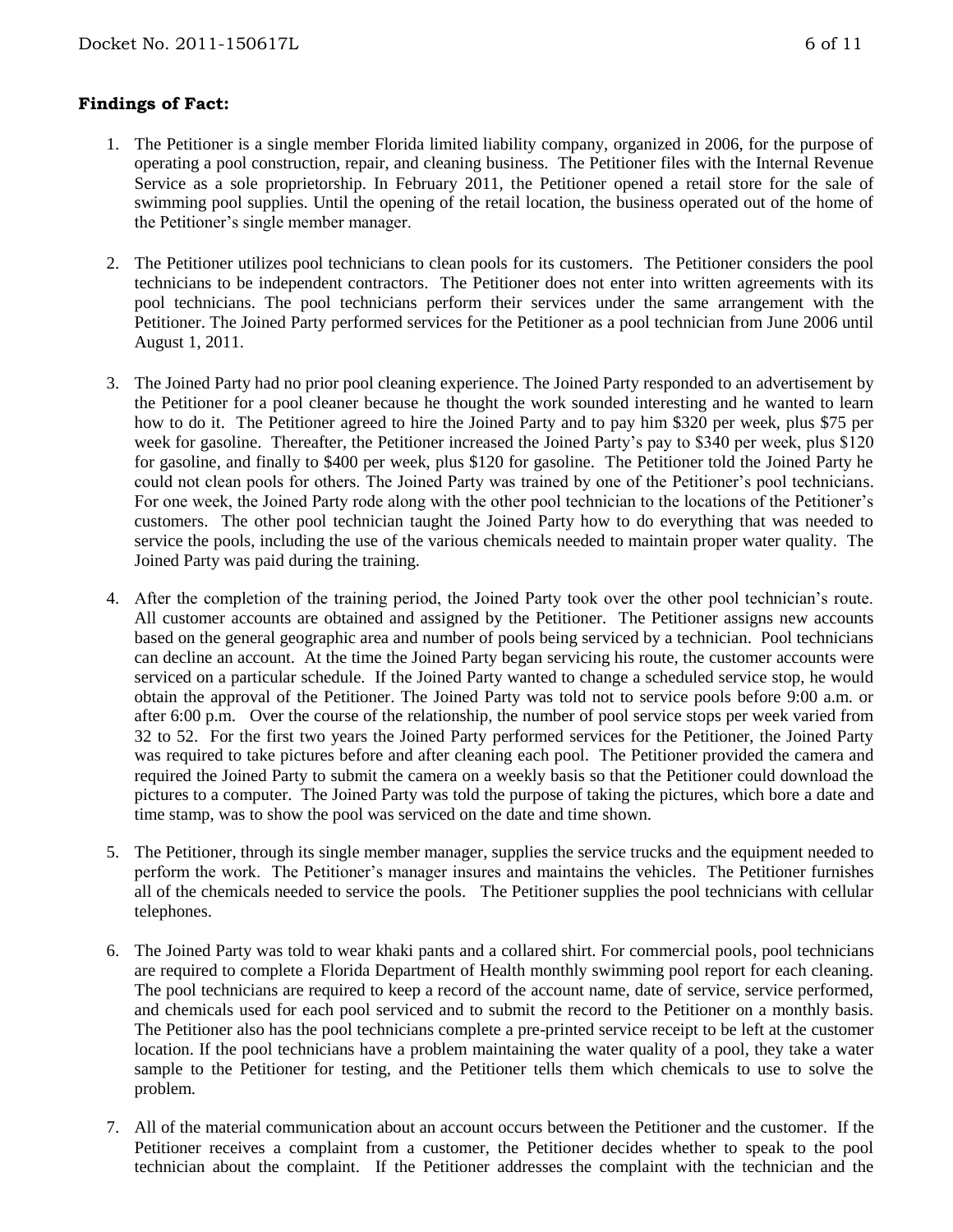complaint is not resolved, the Petitioner reassigns the account to another pool technician. Pool technicians are expected to correct defective work without additional compensation.

- 8. The Petitioner paid the Joined Party on a weekly basis. The Petitioner did not withhold payroll taxes from the Joined Party's pay. The Joined Party did not receive any fringe benefits such as health insurance, sick pay, or vacation pay. The Petitioner reported the Joined Party's earnings on a form 1099-MISC. The Petitioner's manager prepared the Joined Party's federal income tax returns. The Petitioner's manager listed the Joined Party's income on a Form 1040 as business income and attached a Schedule C showing the income as gross receipts or sales and the vehicle mileage as a business expense. The Joined Party did not understand the forms; however, he signed and submitted them because he relied on the manager.
- 9. The Joined Party did not have his own business, occupational license, or business liability insurance. The Joined Party did not perform pool cleaning services for any other pool service company and did not have his own customers. The only expense the Joined Party had in connection with the work for the Petitioner was the cost of fuel for the truck. The Petitioner provided the Joined Party with a weekly allowance for gasoline.
- 10. Either party had the right to terminate the relationship at any time without liability. The Petitioner discontinued the relationship with the Joined Party.
- 11.The Joined Party last worked for the Petitioner on August 1, 2011. The Joined Party filed a claim for unemployment compensation benefits effective August 21, 2011. When the Joined Party did not receive credit for his earnings with the Petitioner, a *Request for Reconsideration of Monetary Determination* was filed. An investigation was assigned to the Department of Revenue to determine if the Joined Party performed services for the Petitioner as an independent contractor or as an employee.
- 12. On September 29, 2011, the Department of Revenue issued a determination holding that the services performed by the Joined Party and other individuals as pool technicians constitute insured employment retroactive to January 1, 2010. The Petitioner filed a timely protest.

## **Conclusions of Law:**

- 13. The issue in this case, whether services performed for the Petitioner constitute employment subject to the Florida Unemployment Compensation Law, is governed by Chapter 443, Florida Statutes. Section 443.1216(1)(a)2, Florida Statutes, provides that employment subject to the chapter includes service performed by individuals under the usual common law rules applicable in determining an employeremployee relationship.
- 14. The Supreme Court of the United States held that the term "usual common law rules" is to be used in a generic sense to mean the "standards developed by the courts through the years of adjudication." United States v. W.M. Webb, Inc., 397 U.S. 179 (1970).
- 15. The Supreme Court of Florida adopted and approved the tests in 1 Restatement of Law, Agency 2d Section 220 (1958), for use to determine if an employment relationship exists. See Cantor v. Cochran, 184 So.2d 173 (Fla. 1966); Miami Herald Publishing Co. v. Kendall, 88 So.2d 276 (Fla. 1956); Magarian v. Southern Fruit Distributors, 1 So.2d 858 (Fla. 1941); see also Kane Furniture Corp. v. R. Miranda, 506 So.2d 1061 (Fla. 2d DCA 1987).
- 16. Restatement of Law is a publication, prepared under the auspices of the American Law Institute, which explains the meaning of the law with regard to various court rulings. The Restatement sets forth a nonexclusive list of factors that are to be considered when judging whether a relationship is an employment relationship or an independent contractor relationship.
- 17. 1 Restatement of Law, Agency 2d Section 220 (1958) provides: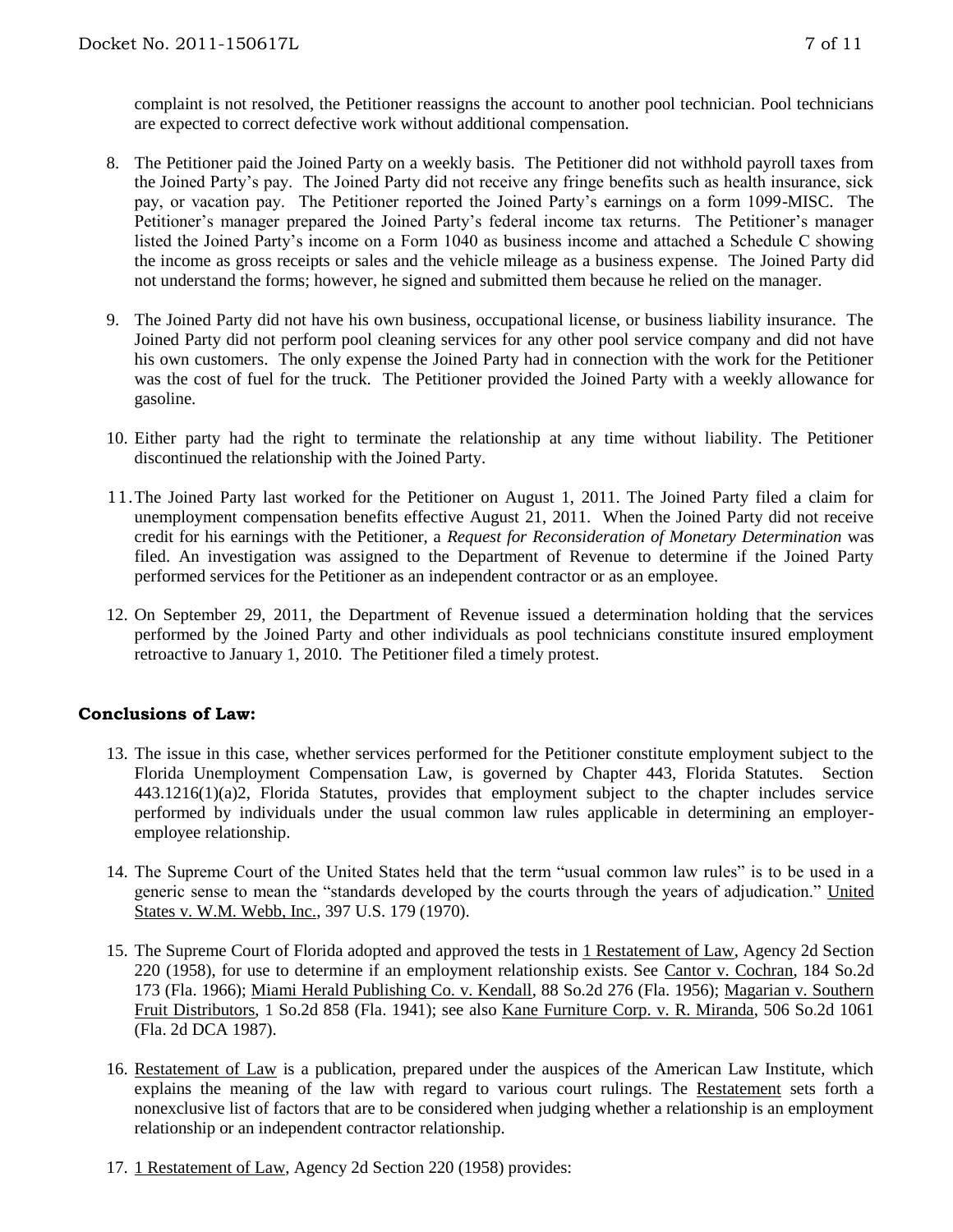- (1) A servant is a person employed to perform services for another and who, in the performance of the services, is subject to the other's control or right of control.
- (2) The following matters of fact, among others, are to be considered: (a) the extent of control which, by the agreement, the business may exercise over the details of the work;
	- (b) whether or not the one employed is engaged in a distinct occupation or business;
	- (c) the kind of occupation, with reference to whether, in the locality, the work is usually done under the direction of the employer or by a specialist without supervision;
	- (d) the skill required in the particular occupation;

(e) whether the employer or the worker supplies the instrumentalities, tools, and the place of work for the person doing the work;

- (f) the length of time for which the person is employed;
- $(g)$  the method of payment, whether by the time or by the job;
- (h) whether or not the work is a part of the regular business of the employer;
- (i) whether or not the parties believe they are creating the relation of master and servant;
- (j) whether the principal is or is not in business.
- 18. Comments in the Restatement explain that the word "servant" does not exclusively connote manual labor, and the word "employee" has largely replaced "servant" in statutes dealing with various aspects of the working relationship between two parties.
- 19. In Department of Health and Rehabilitative Services v. Department of Labor & Employment Security, 472 So.2d 1284 (Fla. 1st DCA 1985) the court confirmed that the factors listed in the Restatement are the proper factors to be considered in determining whether an employer-employee relationship exists. However, in citing La Grande v. B&L Services, Inc., 432 So.2d 1364, 1366 (Fla. 1st DCA 1983), the court acknowledged that the question of whether a person is properly classified an employee or an independent contractor often cannot be answered by reference to "hard and fast" rules, but rather must be addressed on a case-by-case basis.
- 20. The Petitioner's business is the construction, repair, and cleaning of pools. The Petitioner's pool technicians perform the cleaning of the pools for the Petitioner's customers. The work performed for the Petitioner by the pool technicians is not separate and distinct from the Petitioner's business, but is an integral and necessary part of the Petitioner's business.
- 21. It was not shown that the work performed by the pool technicians requires any special skill or knowledge. The greater the skill or special knowledge required to perform the work, the more likely the relationship will be found to be one of independent contractor. Florida Gulf Coast Symphony v. Florida Department of Labor & Employment Security, 386 So.2d 259 (Fla. 2d DCA 1980). The Joined Party and other pool technicians had no pool cleaning experience before working for the Petitioner. The pool technicians received on-the-job training from one of the Petitioner's experienced pool technicians prior to beginning their routes. At times, the pool technicians relied upon the expertise of the Petitioner to correct problems with water quality.
- 22. The Petitioner supplied the vehicles, equipment, and supplies needed for the work. The fact that the vehicles and equipment are personally owned by the Petitioner's single member manager is immaterial, especially in light of the fact that the single member limited liability company files with the Internal Revenue Service as a sole proprietorship. The pool technicians do not use their own vehicles, equipment or supplies. It was not shown that the pool technicians have any significant expenses in connection with the work or are at risk of suffering a financial loss from performing their services.
- 23. The Petitioner determined what work was performed and where the work was performed. Through the training provided, the Petitioner determined how the work was performed. By setting the hours in which the service could be performed and in assigning particular accounts to the pool technicians, the Petitioner significantly controlled when the work was performed. In Adams v. Department of Labor and Security, 458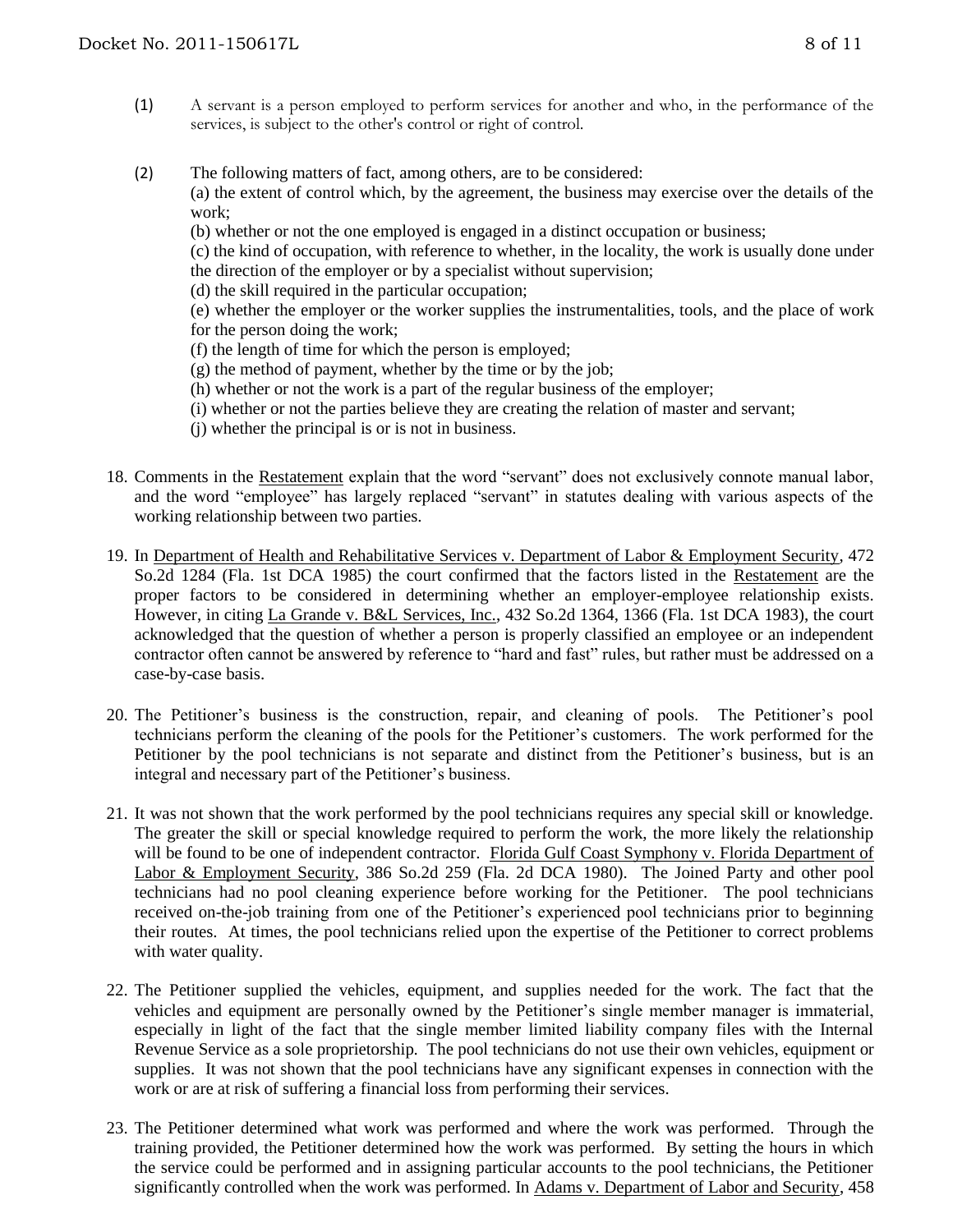So.2d 1161 (Fla. 1<sup>st</sup> DCA 1984), the court held that if the person serving is merely subject to the control of the person being served as to the results to be obtained, he is an independent contractor. If the person serving is subject to the control of the person being served as to the means to be used, he is not an independent contractor. It is the right of control or interference with the work that is significant in distinguishing between an independent contractor and a servant.

- 24. The Petitioner controlled the financial aspects of the relationship. The Petitioner determined the rate and method of payment. The Joined Party was paid a flat weekly amount plus a flat weekly allowance for gasoline. The Joined Party was paid by time rather than by the job. The fact that the Petitioner chose not to withhold payroll taxes from the Joined Party's pay does not, standing alone, establish an independent contractor relationship.
- 25. The Joined Party performed services for the Petitioner for over five years. Either party had the right to terminate the relationship at any time without incurring a penalty or liability for breach of contract. These facts reveal the existence of an at-will relationship of relative permanence. The Petitioner terminated the relationship with the Joined Party. In Cantor v. Cochran, 184 So.2d 173 (Fla. 1966), the court quoting 1 Larson, Workmens' Compensation Law, Section 44.35, stated: "The power to fire is the power to control. The absolute right to terminate the relationship without liability is not consistent with the concept of independent contractor, under which the contractor should have the legal right to complete the project contracted for and to treat any attempt to prevent completion as a breach of contract."
- 26. In Adams v. Department of Labor and Security, 458 So.2d 1161 (Fla. 1st DCA 1984), the court determined the Department had the authority to make a determination applicable not only to the worker whose unemployment benefit application initiated the investigation, but to all similarly situated workers. It is concluded that the services performed for the Petitioner by the Joined Party and others as pool technicians constitute insured work.
- 27. The determination in this case holds the Petitioner liable for payment of unemployment compensation taxes retroactive to January 1, 2010. However, the record shows the Joined Party and other pool technicians have worked for the Petitioner since June 2006.
- 28. Section 443.1215, Florida Statutes, provides:
	- (1) Each of the following employing units is an employer subject to this chapter:
	- (a) An employing unit that:

1. In a calendar quarter during the current or preceding calendar year paid wages of at least \$1,500 for service in employment; or

2. For any portion of a day in each of 20 different calendar weeks, regardless of whether the weeks were consecutive, during the current or preceding calendar year, employed at least one individual in employment, irrespective of whether the same individual was in employment during each day.

- 29. The Joined Party has performed services for the Petitioner since June 2006. Those services are sufficient to establish liability based on the fact that the Petitioner employed at least one individual in employment during twenty calendar weeks during a calendar year.
- 30. Rule 73B-10.032(1), Florida Administrative Code, provides that each employing unit must maintain records pertaining to remuneration for services performed for a period of five years following the calendar year in which the services were rendered.
- 31. Although the Petitioner may have established liability for unemployment compensation taxes in 2006, the Petitioner's retroactive liability is limited to a period of five years after services were performed. Therefore, the retroactive date of liability is January 1, 2007.
- 32. The Petitioner provided Proposed Findings of Fact and Conclusions of Law on January 26, 2012. The Joined Party provided Proposed Findings of Fact and Conclusions of Law on January 28, 2012. The proposed findings were considered, and where those findings are supported by the record, they are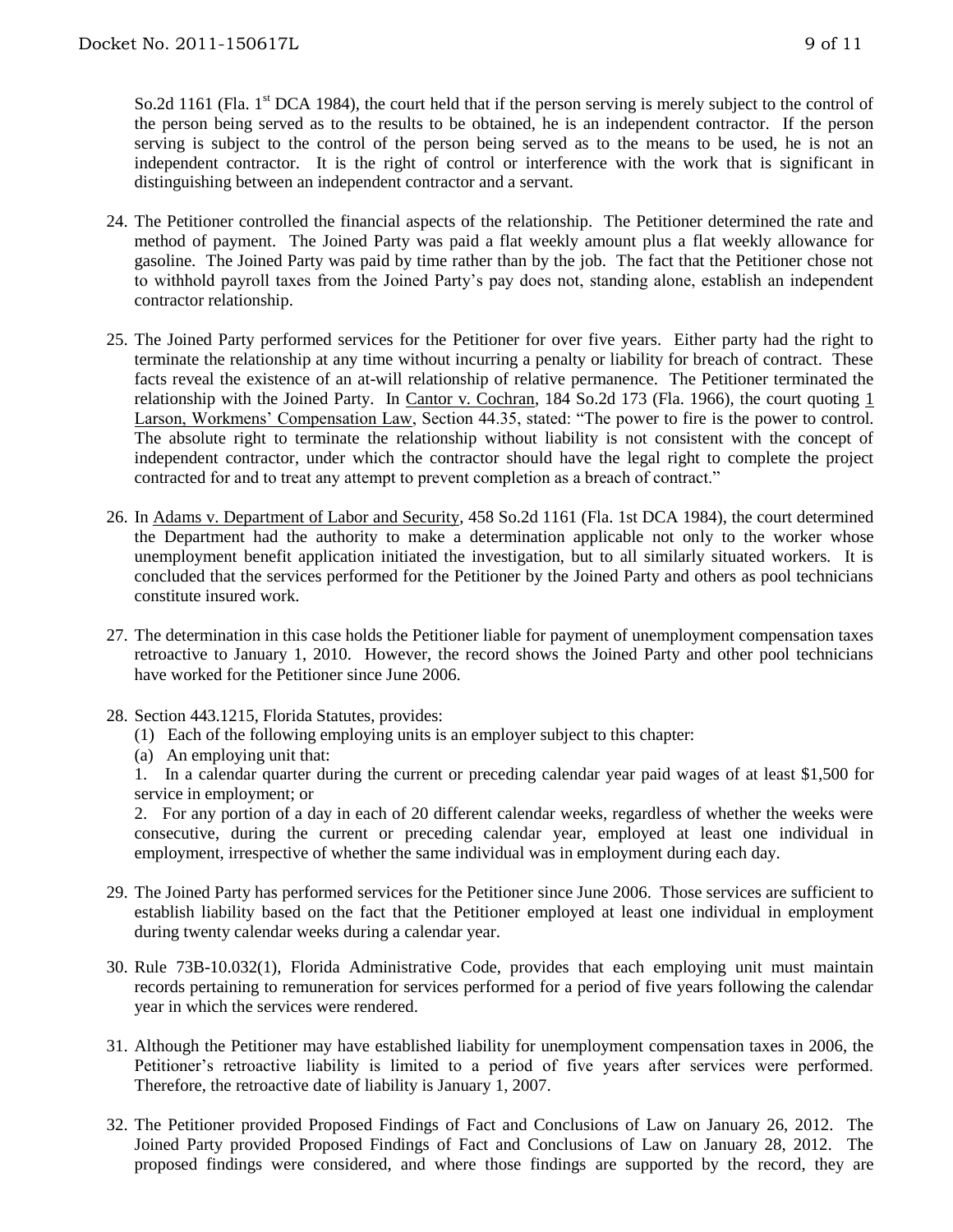incorporated into this recommended order. Where the findings do not comport with the record, they are respectfully rejected.

**Recommendation:** It is recommended that the determination dated September 29, 2011 be MODIFIED to reflect a retroactive date of January 1, 2007. As modified, it is recommended that the determination be AFFIRMED.

Respectfully submitted on March 30, 2012.



SUSAN WILLIAMS, Special Deputy Office of Appeals

A party aggrieved by the *Recommended Order* may file written exceptions to the Director at the address shown above within fifteen days of the mailing date of the *Recommended Order*. Any opposing party may file counter exceptions within ten days of the mailing of the original exceptions. A brief in opposition to counter exceptions may be filed within ten days of the mailing of the counter exceptions. Any party initiating such correspondence must send a copy of the correspondence to each party of record and indicate that copies were sent.

Una parte que se vea perjudicada por la *Orden Recomendada* puede registrar excepciones por escrito al Director Designado en la dirección que aparece arriba dentro de quince días a partir de la fecha del envío por correo de la *Orden Recomendada*. Cualquier contraparte puede registrar contra-excepciones dentro de los diez días a partir de la fecha de envió por correo de las excepciones originales. Un sumario en oposición a contra-excepciones puede ser registrado dentro de los diez días a partir de la fecha de envío por correo de las contra-excepciones. Cualquier parte que dé inicio a tal correspondencia debe enviarle una copia de tal correspondencia a cada parte contenida en el registro y señalar que copias fueron remitidas.

Yon pati ke *Lòd Rekòmande* a afekte ka prezante de eksklizyon alekri bay Direktè Adjwen an lan adrès ki parèt anlè a lan yon peryòd kenz jou apati de dat ke *Lòd Rekòmande* a te poste a. Nenpòt pati ki fè opozisyon ka prezante objeksyon a eksklizyon yo lan yon peryòd dis jou apati de lè ke objeksyon a eksklizyon orijinal yo te poste. Yon dosye ki prezante ann opozisyon a objeksyon a eksklizyon yo, ka prezante lan yon peryòd dis jou apati de dat ke objeksyon a eksklizyon yo te poste. Nenpòt pati ki angaje yon korespondans konsa dwe voye yon kopi kourye a bay chak pati ki enplike lan dosye a e endike ke yo te voye kopi yo.

ONDIANO-

**SHANEDRA Y. BARNES, Special Deputy Clerk** March 30, 2012

**Date Mailed:**